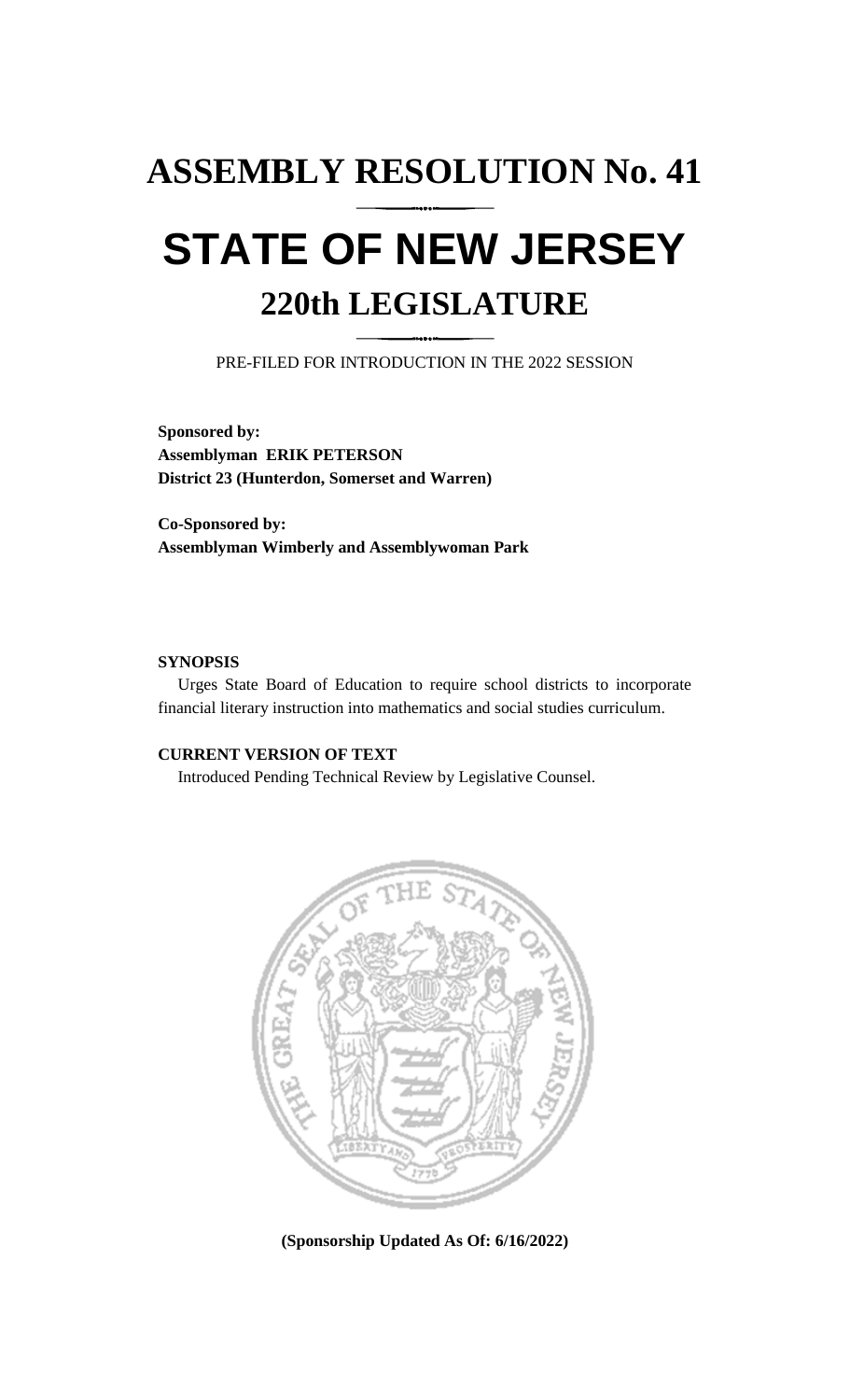## **AR41** PETERSON

| $\mathbf{1}$   | AN ASSEMBLY RESOLUTION urging the State Board of Education to                                                           |
|----------------|-------------------------------------------------------------------------------------------------------------------------|
| $\mathbf{2}$   | require school districts to incorporate financial literary                                                              |
| 3              | instruction into the mathematics and social studies curriculum.                                                         |
| $\overline{4}$ |                                                                                                                         |
| 5              | <b>WHEREAS, Financial literacy instruction serves an integral role in the</b>                                           |
| 6              | development of young people. In addition to providing them with                                                         |
| 7              | information to help create savings plans and manage debt, financial                                                     |
| 8              | literacy instruction can help individuals develop efficient household                                                   |
| 9              | budgets and formulate strategic investment decisions; and                                                               |
| 10             | WHEREAS, Financial literacy is associated with the health and well-                                                     |
| 11             | being of individuals, families, communities, and markets, and                                                           |
| 12             | effective financial education can equip individuals with the                                                            |
| 13             | necessary skills to ensure a lifetime of financial well-being for                                                       |
| 14             | themselves and their families; and                                                                                      |
| 15             | WHEREAS, National Financial Literacy Month is recognized each                                                           |
| 16             | April in the United States in an effort to highlight the importance of                                                  |
| 17             | financial literacy and teach citizens how to establish and maintain                                                     |
| 18             | responsible financial practices; and                                                                                    |
| 19             | WHEREAS, Recognizing the importance of financial literacy in daily                                                      |
| 20             | life, State Board of Education regulations require high school                                                          |
| 21             | students to complete 2.5 credits in financial, economic, business,                                                      |
| 22             | and entrepreneurial literacy as a condition for graduation; and                                                         |
| 23             | <b>WHEREAS, In addition, the New Jersey Student Learning Standards in</b>                                               |
| 24             | 21 <sup>st</sup> Century Life and Careers require school districts to provide                                           |
| 25             | students with instruction in Personal Financial Literacy; and                                                           |
| 26             | WHEREAS, On January 3, 2019, Governor Murphy signed P.L.2018,                                                           |
| 27             | c.167 (C.18A:35-4.34) requiring school districts to incorporate in                                                      |
| 28             | each of the grades six through eight financial literary instruction to                                                  |
| 29             | pupils enrolled in those grades; and                                                                                    |
| 30             | WHEREAS, Instead of mandating additional separate curriculum                                                            |
| 31             | requirements on school districts and increasing the workload on                                                         |
| 32<br>33       | students, financial literacy instruction should be incorporated into<br>existing curriculum in other subject areas; and |
| 34             | WHEREAS, The New Jersey Student Learning Standards in                                                                   |
| 35             | mathematics is clearly an appropriate place to incorporate financial                                                    |
| 36             | literary instruction, and other subject areas, including social studies,                                                |
| 37             | could also be tailored to improve a student's understanding of                                                          |
| 38             | financial literacy; and                                                                                                 |
| 39             | <b>WHEREAS</b> , The State has imposed many requirements on the school                                                  |
| 40             | district curriculum, which burden the schools and increase the                                                          |
| 41             | workload on students. Incorporating financial literary instruction                                                      |
| 42             | into the existing mathematics and social studies curriculum will                                                        |
| 43             | decrease this burden while ensuring that students still receive                                                         |
| 44             | instruction on critical financial issues such as credit management,                                                     |
| 45             | savings, debt management, and homeownership; now, therefore,                                                            |
| 46             |                                                                                                                         |
| 47             | <b>BE IT RESOLVED</b> by the General Assembly of the State of New                                                       |
| 48             | Jersey:                                                                                                                 |